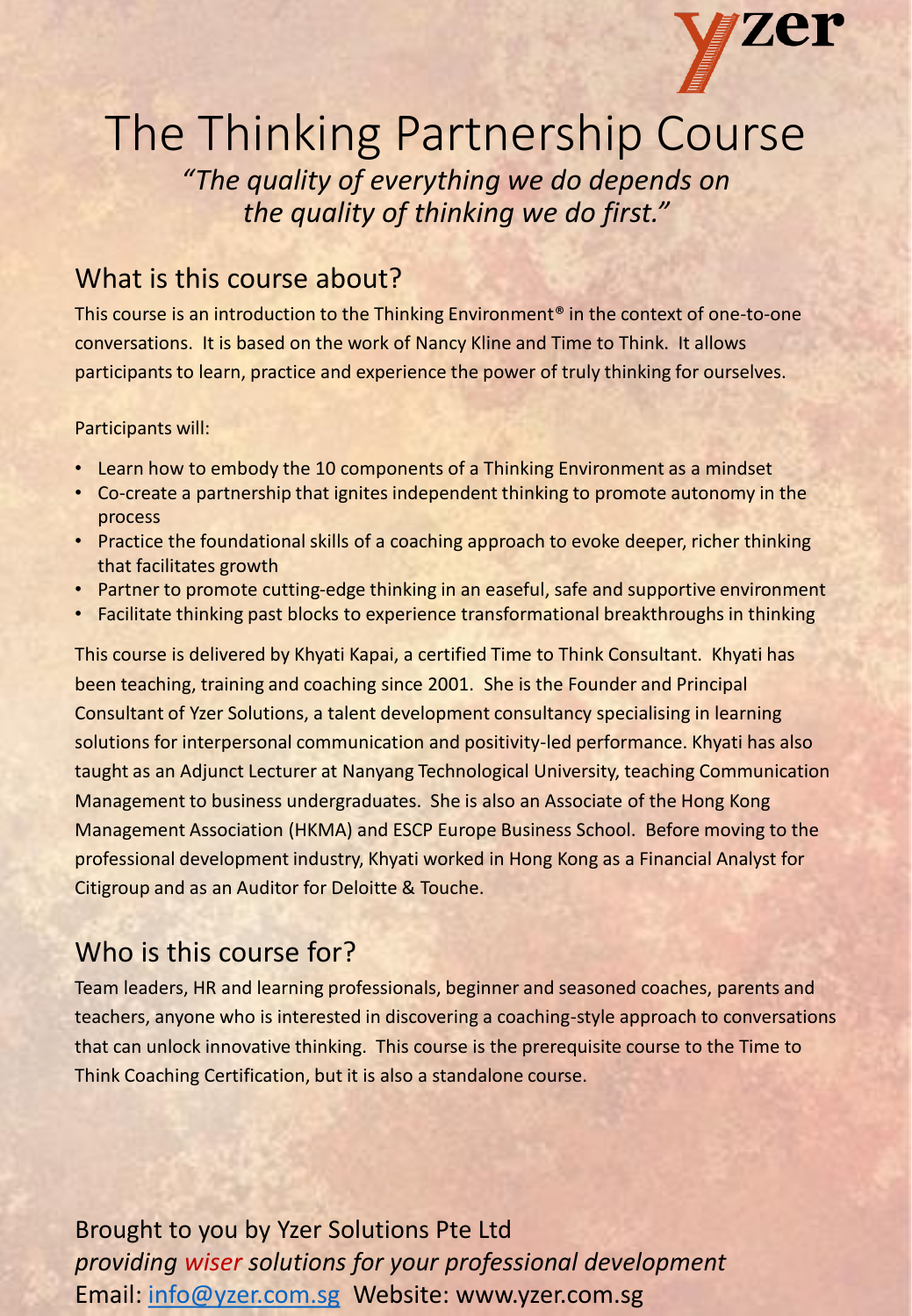

# The Thinking Partnership Course

*"If you knew you can think with courage, imagination, grace, and rigour, what would change for you?"* 

# What has been the experience of past Thinking Partners?

*"The Thinking Partnership Coach training with Khyati was a profound experience which has woken me up to the power of deep generative listening, like never before, and the extraordinary outcomes it can lead to for a client. Even after being a coach for 5 years I don't think I had fully embraced how much can happen when we simply let a client think for themselves and we, as a coach, take the position of an observer and promise to not interrupt. Through learning this way of coaching and of being, I rediscovered parts of myself. Khyati is not only a master at creating this thinking environment, which is an art, but she embodies the teachings and brings her whole self to this work. I really appreciated the safety and the warm friendly atmosphere she created in the group from the very first moment we stepped in and the way she adapted to what the group wanted and needed. Every part of the programme was an opportunity to think independently. Khyati was an excellent coach through this process, and I would work with her again."*

- *Celine Fontaine, Coach & Facilitator, Reconnect-In Pte Ltd*

*"I recently completed the Thinking Partnership Course with Khyati. Although I had previously experienced other aspects of the Thinking Environment with her, this was the first time I participated in a workshop focusing solely on the key aspects of the Thinking Partner process.* 

*I found the group format energising and enjoyable. The virtual workshops were structured well to allow for high engagement and focus, but I most enjoyed the deeper connection felt with my group peers during the final, in-person session.* 

*Although there were several aspects that were very useful and interesting, those that stand out are:* 

*Profound personal insights about my own thought process and mental obstacles revealed through the breakthrough question process*

*Observing the ways in which I was becoming a more present, authentic listener. To do this while remaining compassionately present and detached is a challenging process, one that requires a full desire to fully support your Thinking Partner in their journey.* 

*This workshop provided not only a deeply meaningful experience, it provided a valuable foundation into the Thinking Partner process, enabling me to confidently share my enthusiasm and experience in the hope that others can benefit from this essential, life-changing work." - Anna Williams, Senior Business Development and Workstyle Consultant (Asia Pacific), Veldhoen + Company*

Brought to you by Yzer Solutions Pte Ltd *providing wiser solutions for your professional development*  Email: [info@yzer.com.sg](mailto:info@yzer.com.sg) Website: www.yzer.com.sg